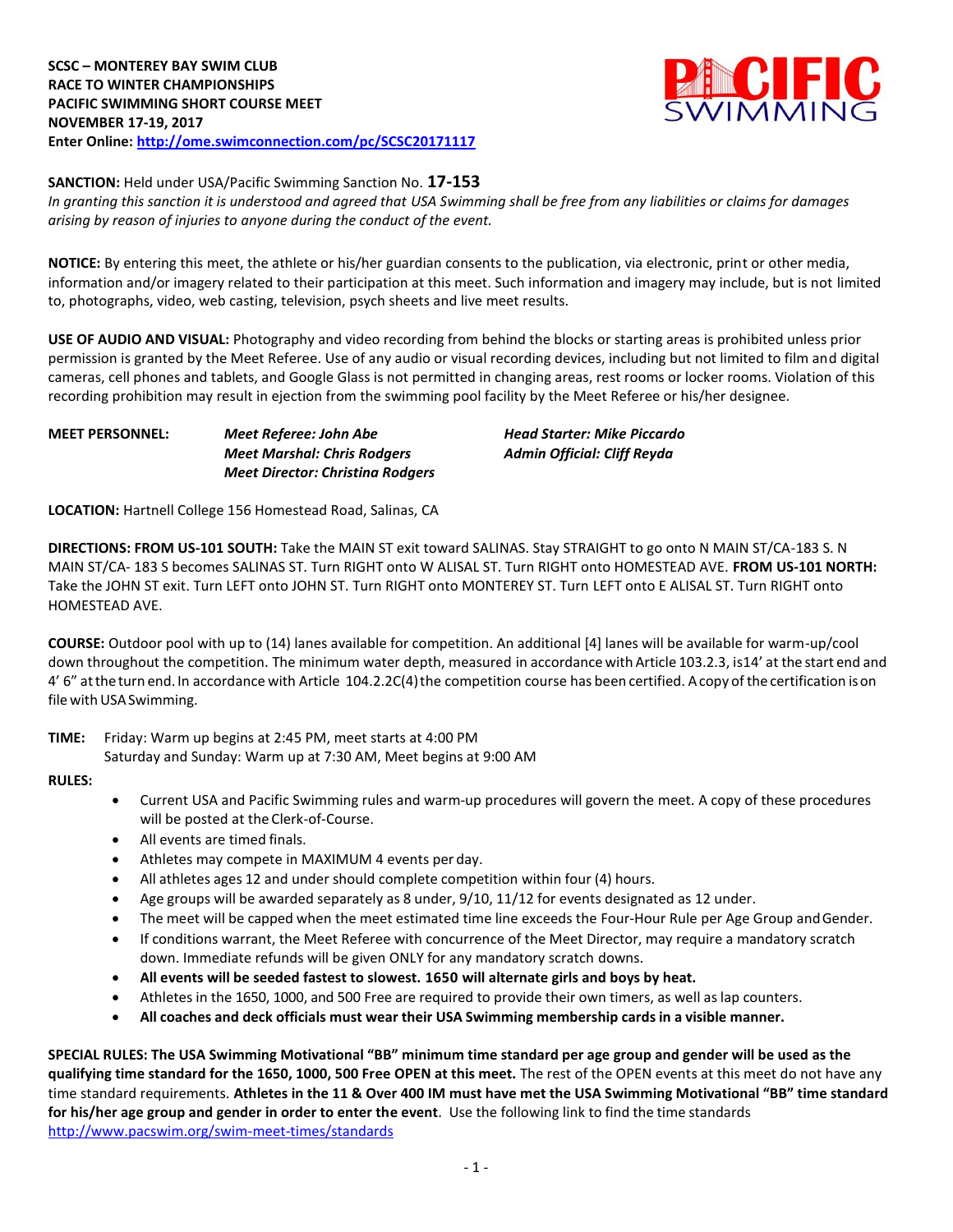**UNACCOMPANIED ATHLETES:** Any USA-S athlete-member competing at the meet must be accompanied by a USA Swimming member-coach for the purposes of athlete supervision during warm-up, competition and warm-down. If a coach-member of the athlete's USA-S Club does not attend the meet to serve in said supervisory capacity, it is the responsibility of the athlete or the athlete's legal guardian to arrange for supervision by a USA-S member-coach. The Meet Director or Meet Referee may assist the athlete in making arrangements for such supervision; however, it is recommended that such arrangements be made in advance of the meet by the athlete's USA-S Club Member-Coach.

**RACING STARTS:** Athletes must be certified by a USA-S member-coach as being proficient in performing a racing start, or must start the race in the water. It is the responsibility of the athlete or the athlete's legal guardian to ensure compliance with this requirement.

### **RESTRICTIONS:**

- Smoking and the use of other tobacco products is prohibited on the pool deck, in the locker rooms, in spectator seating, on standing areas and in all areas used by swimmers, during the meet and during warm-up periods.
- Sale and use of alcoholic beverages is prohibited in all areas of the meet venue.
- No glass containers are allowed in the meet venue.
- No propane heater is permitted except for snack bar/meet operations.
- All shelters must be properly secured.
- Changing into or out of swimsuits other than in locker rooms or other designated areas isprohibited.
- Destructive devices, to include but not limited to, explosive devices and equipment, firearms (open or concealed), blades, knives, mace, stun guns and blunt objects are strictly prohibited in the swimming facility and its surrounding areas. If observed, the Meet Referee or his/her designee may ask that these devices be stored safely away from the public or removed from the facility. Noncompliance may result in the reporting to law enforcement authorities and ejection from the facility. Law enforcement officers (LEO) are exempt per applicable laws.
- Operation of a drone, or any other flying apparatus, is prohibited over the venue (pools, athlete/coach areas, spectator areas and open ceiling locker rooms) any time athletes, coaches, officials and/or spectators are present.
- No animals are allowed in any area of the meet venue, except service animals wearing a service animal vest and working to assist a disabled person.
- **No tents will be allowed on the pool deck, other than Coaches' Tents.**

## **ELIGIBILITY:**

- Athletes must be current members of USA-S and enter their name and registration number on the meet entry card as they are shown on their Registration Card. If this is not done, it may be difficult to match the athlete with the registration and times database. The meet host will check all athlete registrations against the SWIMS database and if not found to be registered, the Meet Director shall accept the registration at the meet (a \$10 surcharge will be added to the regular registration fee). Duplicate registrations will be refunded by mail.
- Entries with **"NO TIME"** will be accepted **(Exception - 11 & Over 400 IM and OPEN 1650, 1000, 500 Free. See Special Rules)**
- Entry times submitted for this meet may be checked against a computer database and may be changed in accordance with Pacific Swimming Entry Time Verification Procedures.
- Disabled athletes are welcome to attend this meet and should contact the Meet Director or Meet Referee regarding and special accommodations on entry times and seeding per Pacific Swimming policy.
- Athletes 19 years of age and over may compete in the meet for time only, no awards. Such athletes must have met BB standards for the 17-18 age group if swimming the 1650, 1000,500 Free or 400IM.
- The athlete's age will be the age of the athlete on the first day of the meet.

**ENTRY FEES:** \$4.00 per event plus an \$8.00 participation fee per athlete. Entries will be rejected if payment is not sent at time of request. No refunds will be made, except mandatory scratch downs.

**ENTRY PRIORITY:** Zone 1 South (Z1S) entries postmarked by Monday, October 30, 2017 or entered online by 11:59 p.m. Monday, October 30, 2017 will be given priority acceptance. All entries from Zone 1 South, all other Pacific LSC zones, and other LSC's either postmarked by Monday, November 6, 2017 or entered online by 11:59 p.m. Wednesday, November 8, 2017 will be considered in the order that they were received or until meet cap is reached.

**ONLINE ENTRIES:** To enter online go to **<http://ome.swimconnection.com/pc/SCSC20171117>** to receive an immediate entry confirmation. This method requires payment by credit card. Swim Connection, LLC charges a processing fee for this service, equal to \$1 per athlete plus 5% of the total Entry Fees. Please note that the processing fee is a separate fee from the Entry Fees. If you do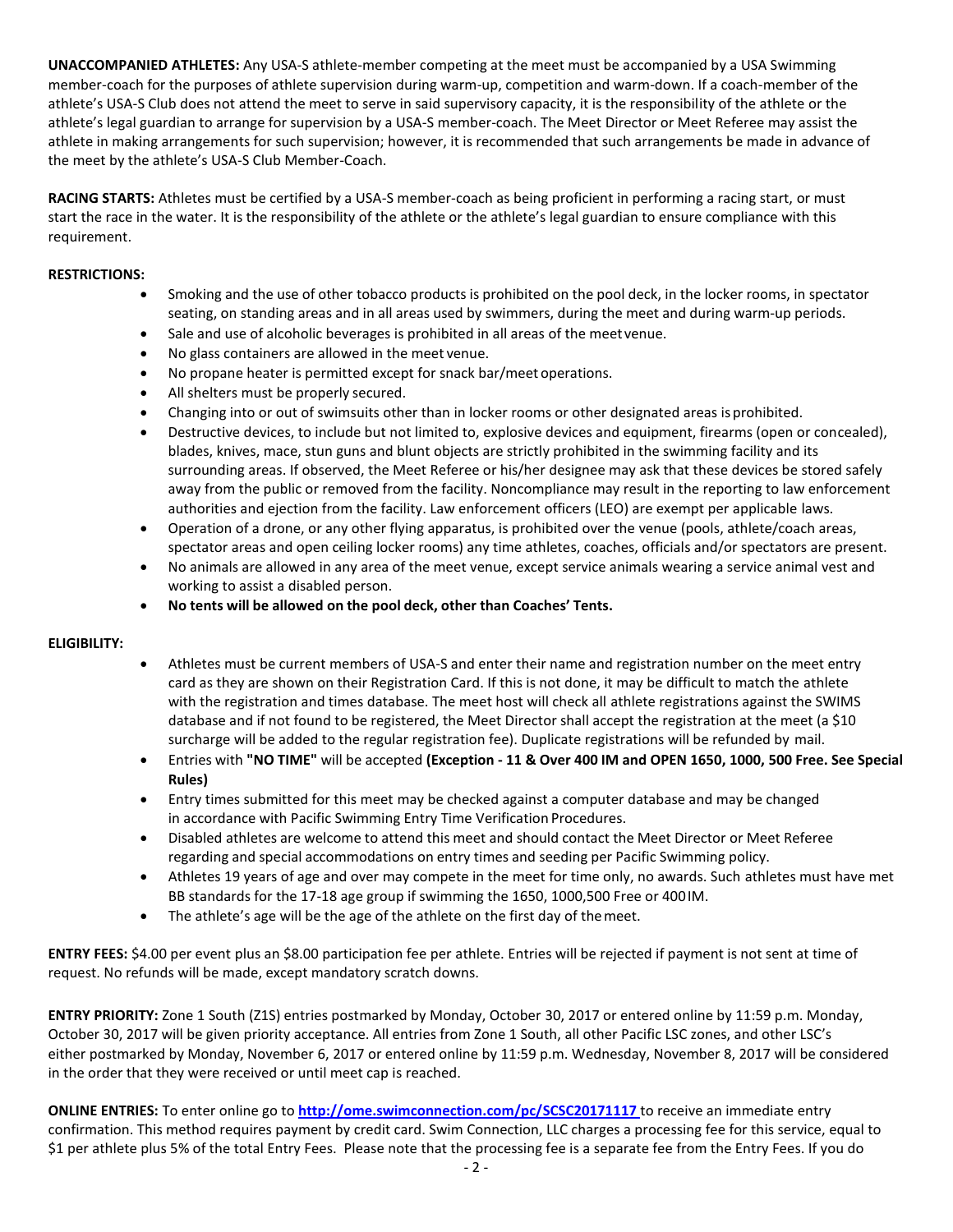not wish to pay the processing fee, enter the meet using a mail entry. **Entering online is a convenience, is completely voluntary, and is in no way required or expected of a swimmer by Pacific Swimming.** Online entries will be accepted through Wednesday, **November 8, 2017.**

**MAILED OR HAND DELIVERED ENTRIES**: Entries must be on the attached consolidated entry form. Forms must be filled out completely and printed clearly with athlete's best time. Entries must be postmarked by midnight, Monday, **November 6, 2017.** No late entries will be accepted. Requests for confirmation of receipt of entries should include a self-addressed envelope.

# **Make check payable to**: **Santa Clara Swim Club Mail entries to: Christina Rodgers, P O Box 3426, Carmel, CA 93921**

**CHECK-IN:** The meet will be deck seeded. Athletes must check-in at the Clerk-of-Course. No event shall be closed more than 30 minutes before the scheduled start of the session. Close of check-in for all individual events shall be no more than 60 minutes before the estimated time of the start of the first heat of the event. Athletes who do not check in will not be seeded and will not be allowed to compete in that event.

**SCRATCHES:** Any athletes not reporting for or competing in an individual timed final event that they have checked in for shall not be penalized.

**AWARDS:** Individual events: Ribbons will be awarded to the 1st – 8th place finishers, for each event designated as an age group event. (8&U, 9-10, 11-12). Awards will be available for pickup by the coaches, or a club representative, the day of the meet.

PROGRAM: Program will available for download a[t www.montereyswim.org](http://www.montereyswim.org/) prior to the meet.

#### **ADMISSION:** Free

**SNACK BAR & HOSPITALITY:** A snack bar will be available throughout the competition. Coaches and working deck officials will be provided lunch. Hospitality will serve refreshments to timers and volunteers.

**MISCELLANEOUS:** No overnight parking is allowed. Facilities will not be provided after meet hours.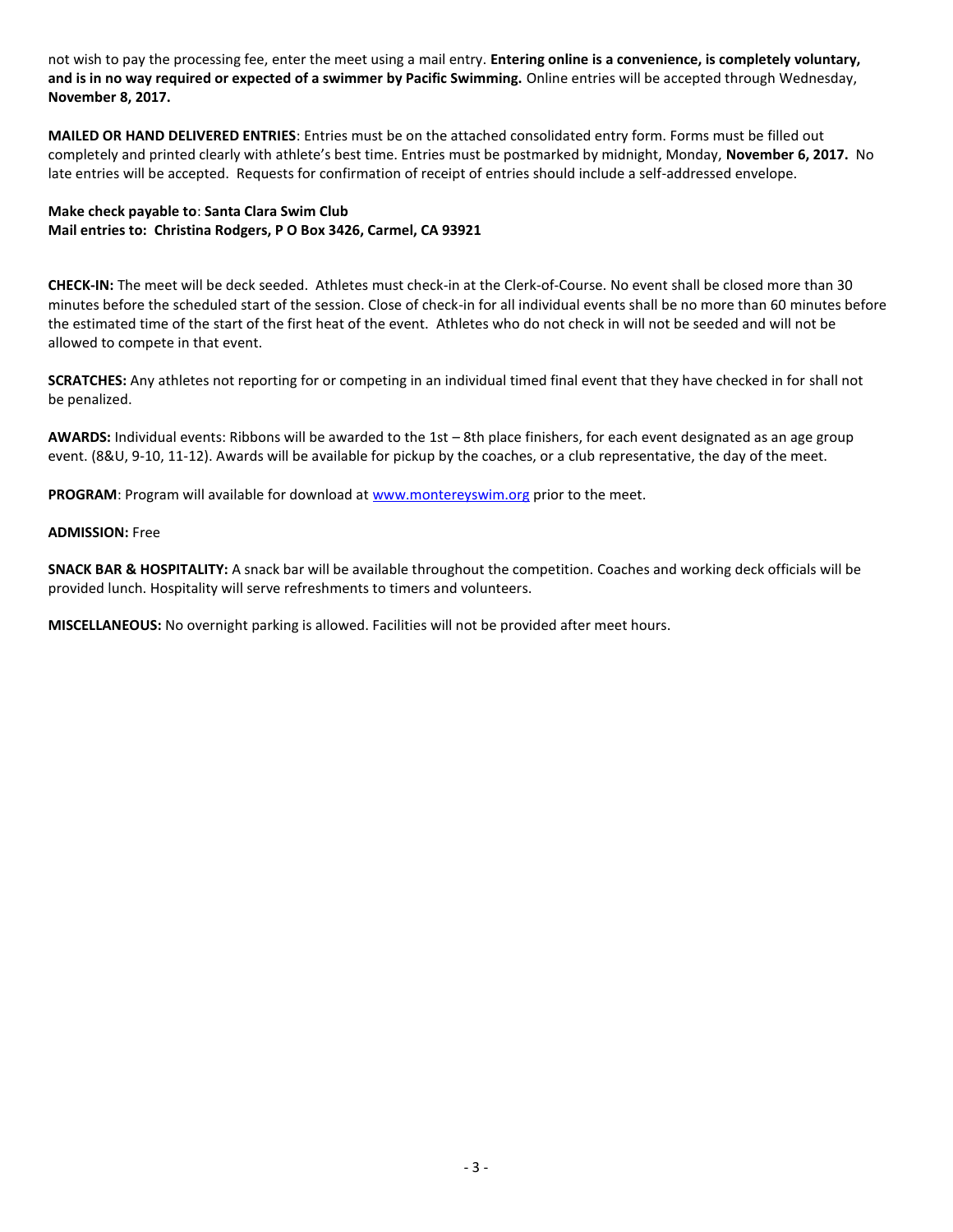| November 17 |                  |         |  |  |  |  |  |
|-------------|------------------|---------|--|--|--|--|--|
| Event #     | Event            | Event # |  |  |  |  |  |
|             | Open 200 IM      |         |  |  |  |  |  |
|             | Open 1650 FREE** |         |  |  |  |  |  |

|         | November 18          |        |        |    | November 19            |         |
|---------|----------------------|--------|--------|----|------------------------|---------|
| Event # | Event                | Event# | Event# |    | Event                  | Event # |
|         | Open 200 Free        | 6      |        | 25 | 11 and over 400 IM*    | 26      |
|         | 8 - UN 25 Fly        | 8      |        | 27 | Open 100 Free          | 28      |
| 9       | 12 and under 50 Back | 10     |        | 29 | 8-UN 25 Breast         | 30      |
| 11      | 11 and over 200 Fly  | 12     |        | 31 | Open 100 Fly           | 32      |
| 13      | Open 50 Free         | 14     |        | 33 | 12 and under 50 Breast | 34      |
| 15      | Open 100 Breast      | 16     |        | 35 | 8 - UN 25 Free         | 36      |
| 17      | 8 - UN 25 Back       | 18     |        | 37 | 11 and over 200 Breast | 38      |
| 19      | 11 and over 200 Back | 20     |        | 39 | 12 and under 50 Fly    | 40      |
| 21      | 12 and under 100 IM  | 22     |        | 41 | Open 100 Back          | 42      |
| 23      | Open 500 Free**      | 24     |        | 43 | Open 1000 Free**       | 44      |

|         | November 18               |        | November 19               |                        |        |  |  |
|---------|---------------------------|--------|---------------------------|------------------------|--------|--|--|
| nt#     | Event                     | Event# |                           | Event                  | Event# |  |  |
| 5       | Open 200 Free             | 6      | 11 and over 400 IM*<br>25 |                        |        |  |  |
|         | 8 - UN 25 Fly             | 8      | 27<br>Open 100 Free       |                        |        |  |  |
| 9       | 12 and under 50 Back      | 10     | 29                        | 8-UN 25 Breast         |        |  |  |
| L1      | 11 and over 200 Fly       | 12     | 31                        | Open 100 Fly           | 32     |  |  |
| L3      | Open 50 Free              | 14     | 33                        | 12 and under 50 Breast | 34     |  |  |
| l 5     | Open 100 Breast           | 16     | 35                        | 8 - UN 25 Free         | 36     |  |  |
| L7      | 8 - UN 25 Back            | 18     | 37                        | 11 and over 200 Breast | 38     |  |  |
| L9      | 11 and over 200 Back      | 20     | 39                        | 12 and under 50 Fly    | 40     |  |  |
| $^{21}$ | 22<br>12 and under 100 IM |        | 41                        | Open 100 Back          | 42     |  |  |
| 23      | Open 500 Free**           | 24     | Open 1000 Free**<br>43    |                        | 44     |  |  |

\*\* Athletes entering the Open 1650, 1000, 500 Free must provide their own timers and lap counters

\*\* See time requirements for 500, 1000, 1650 Free and 400 IM in the Special Rules Section

Use the following URL to find the time standards:<http://www.pacswim.org/swim-meet-times/standards>